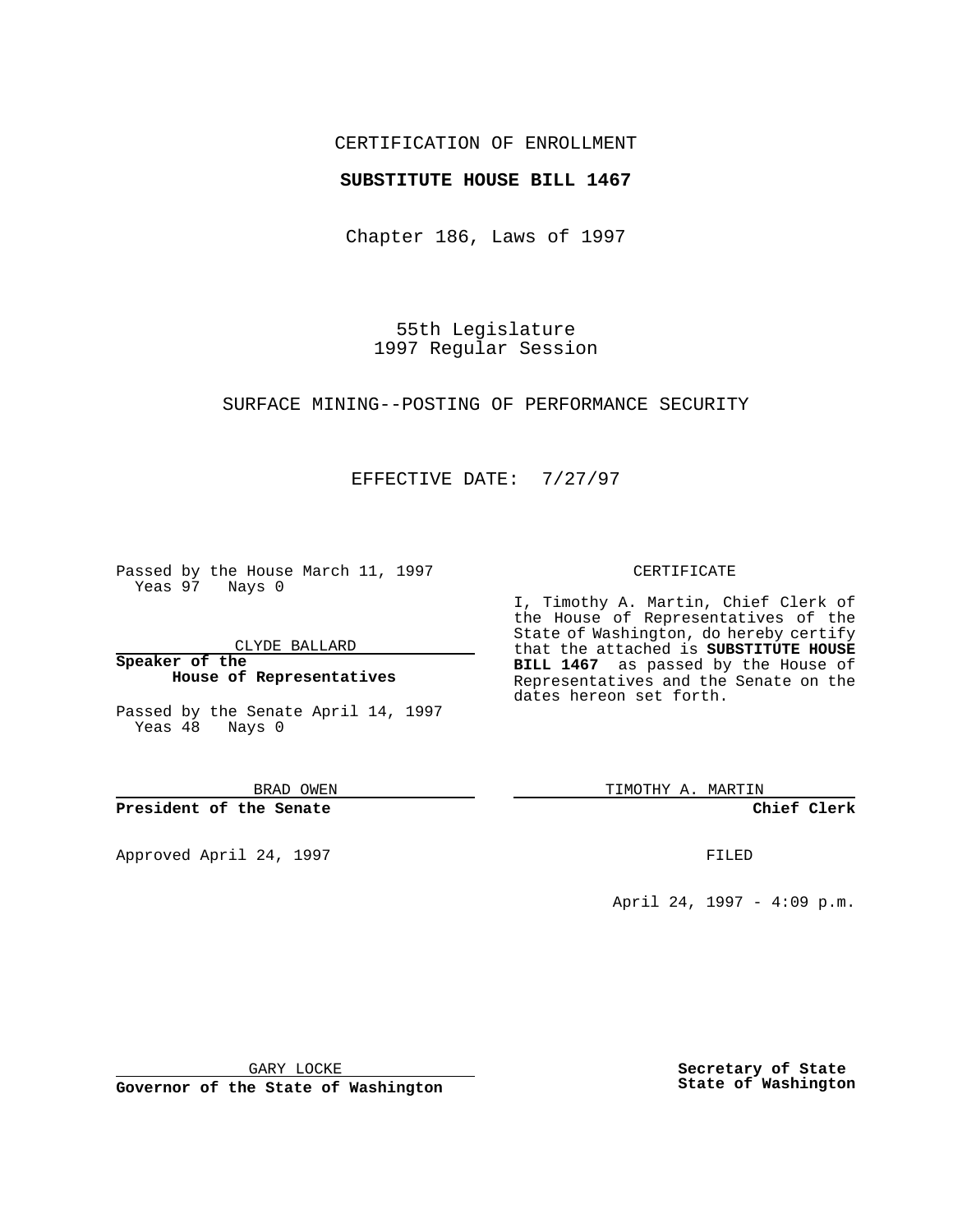# **SUBSTITUTE HOUSE BILL 1467** \_\_\_\_\_\_\_\_\_\_\_\_\_\_\_\_\_\_\_\_\_\_\_\_\_\_\_\_\_\_\_\_\_\_\_\_\_\_\_\_\_\_\_\_\_\_\_

\_\_\_\_\_\_\_\_\_\_\_\_\_\_\_\_\_\_\_\_\_\_\_\_\_\_\_\_\_\_\_\_\_\_\_\_\_\_\_\_\_\_\_\_\_\_\_

Passed Legislature - 1997 Regular Session

#### **State of Washington 55th Legislature 1997 Regular Session**

**By** House Committee on Natural Resources (originally sponsored by Representatives Sump, Sheldon, Chandler, Grant, Alexander, Hatfield, Delvin and Pennington)

Read first time 03/05/97.

1 AN ACT Relating to surface mining; and amending RCW 78.44.087.

2 BE IT ENACTED BY THE LEGISLATURE OF THE STATE OF WASHINGTON:

3 **Sec. 1.** RCW 78.44.087 and 1995 c 223 s 3 are each amended to read 4 as follows:

 (1) The department shall not issue a reclamation permit until the applicant has deposited with the department an acceptable performance security on forms prescribed and furnished by the department. A public or governmental agency shall not be required to post performance 9 security ((nor shall a permit holder be required to post surface mining 10 performance security with more than one state or local agency)).

11 (2) This performance security may be:

12 (a) Bank letters of credit acceptable to the department;

13 (b) A cash deposit;

14 (c) Negotiable securities acceptable to the department;

15 (d) An assignment of a savings account;

16 (e) A savings certificate in a Washington bank on an assignment 17 form prescribed by the department;

18 (f) Assignments of interests in real property within the state of 19 Washington; or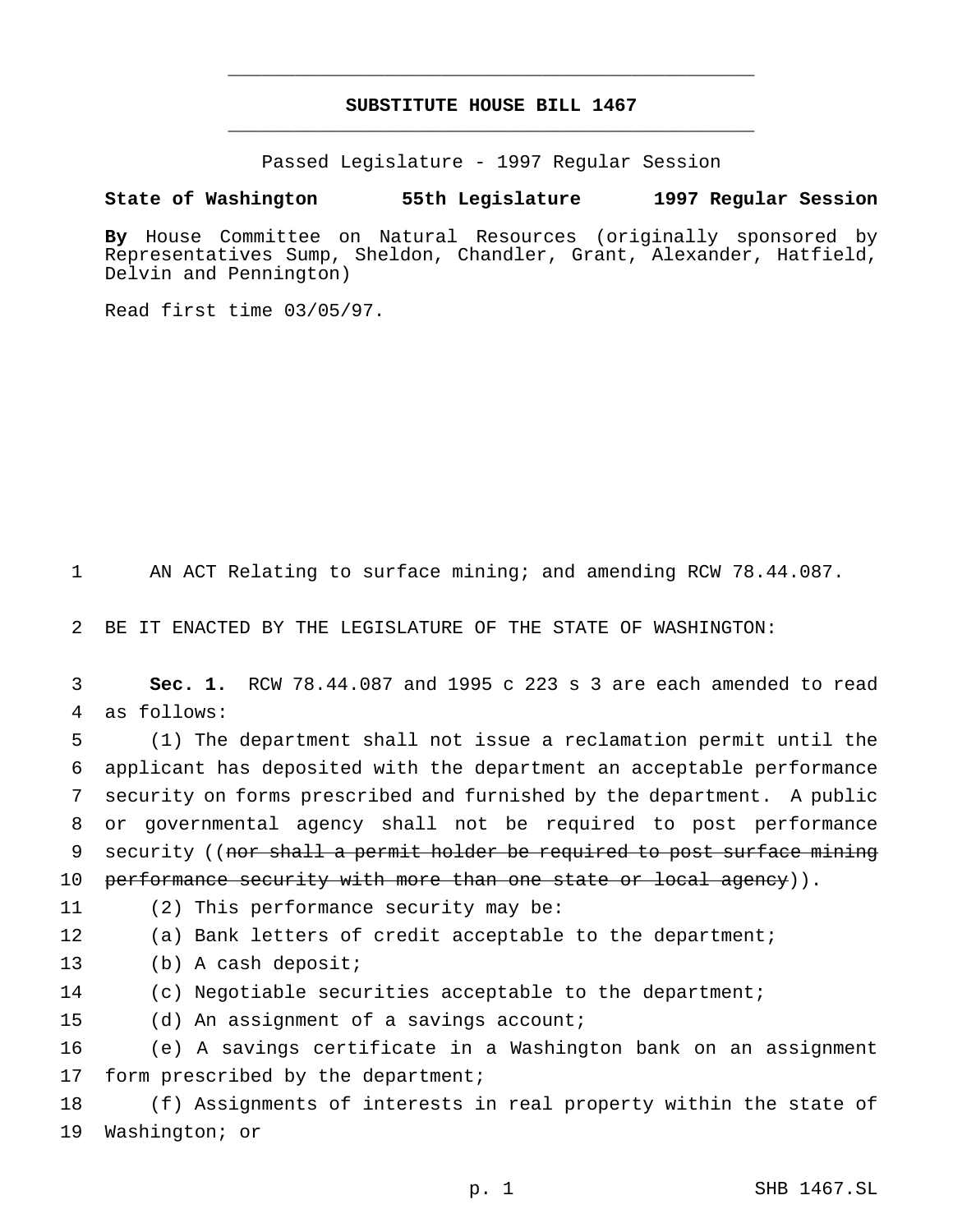(g) A corporate surety bond executed in favor of the department by a corporation authorized to do business in the state of Washington under Title 48 RCW and authorized by the department.

 (3) The performance security shall be conditioned upon the faithful performance of the requirements set forth in this chapter and of the rules adopted under it.

 (4) The department shall have the authority to determine the amount of the performance security using a standardized performance security formula developed by the department. The amount of the security shall be determined by the department and based on the estimated costs of completing reclamation according to the approved reclamation plan or minimum standards and related administrative overhead for the area to be surface mined during (a) the next twelve-month period, (b) the following twenty-four months, and (c) any previously disturbed areas on which the reclamation has not been satisfactorily completed and approved.

 (5) The department may increase or decrease the amount of the performance security at any time to compensate for a change in the disturbed area, the depth of excavation, a modification of the reclamation plan, or any other alteration in the conditions of the mine that affects the cost of reclamation. The department may, for any reason, refuse any performance security not deemed adequate.

 (6) Liability under the performance security shall be maintained until reclamation is completed according to the approved reclamation plan to the satisfaction of the department unless released as hereinafter provided. Liability under the performance security may be released only upon written notification by the department. Notification shall be given upon completion of compliance or acceptance by the department of a substitute performance security. The liability of the surety shall not exceed the amount of security required by this section and the department's reasonable legal fees to recover the security.

 (7) Any interest or appreciation on the performance security shall be held by the department until reclamation is completed to its satisfaction. At such time, the interest shall be remitted to the permit holder; except that such interest or appreciation may be used by the department to effect reclamation in the event that the permit holder fails to comply with the provisions of this chapter and the costs of reclamation exceed the face value of the performance security.